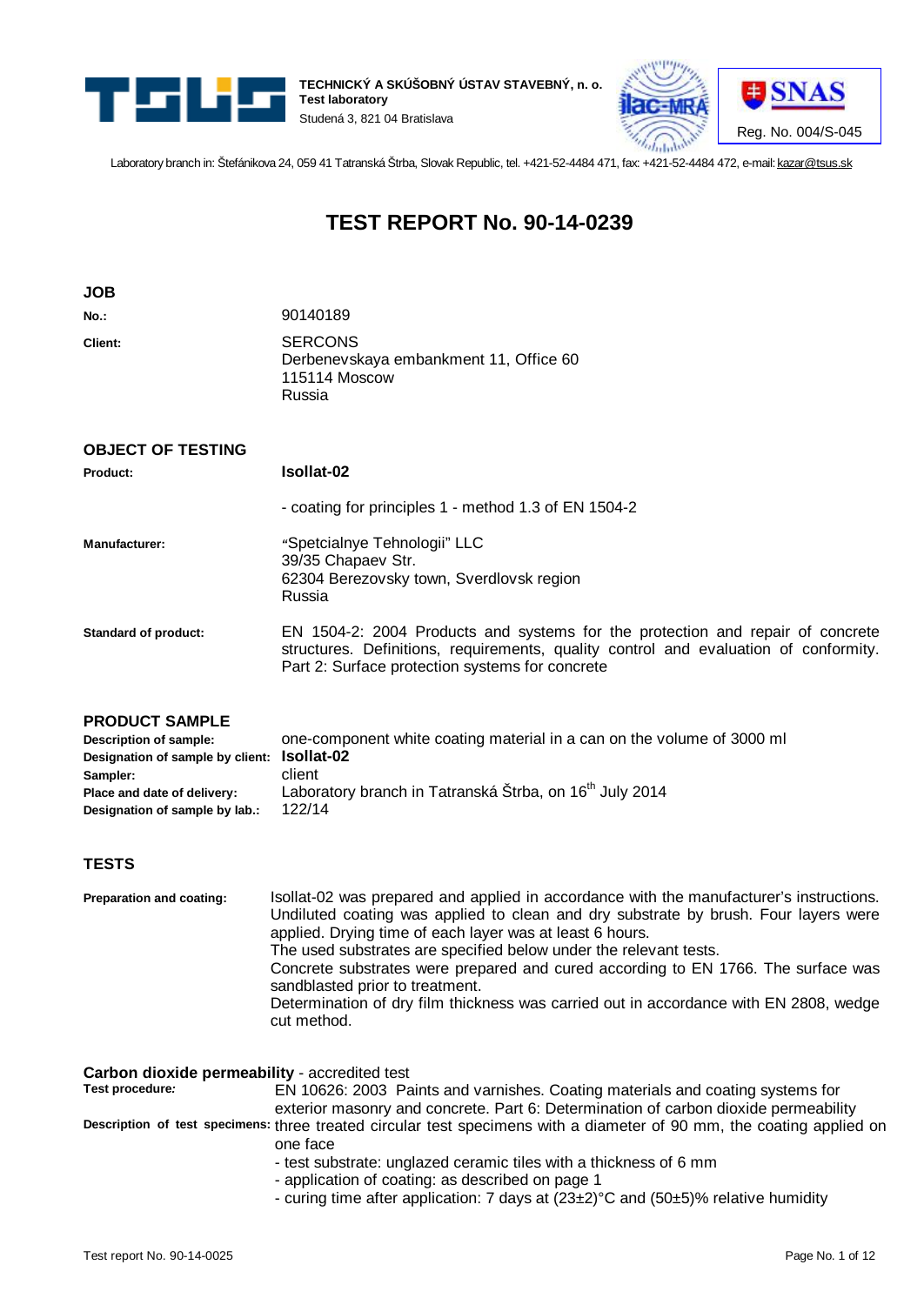|                                                | - conditioning prior to testing: in accordance with EN 1062-11, Clause 4.3. (The test<br>specimens were subjected to three cycles comprising 24 h storage in water<br>at $(23\pm 2)$ °C and 24 h drying at $(50\pm 2)$ °C). Afterwards the test pieces were dried over<br>desiccant to constant mass.)<br>- sealing compound: paraffin SASOLWAX 7837 (Manufacturer: Sasol Wax, Hamburg,<br>Germany) mixed with refined crystalline paraffin<br>- In parallel, the diffusion resistance was determined against a CO2 reference film.<br>Parallel measurement has been established without deviations from the predetermined<br>tolerance. |                                                                 |  |  |
|------------------------------------------------|------------------------------------------------------------------------------------------------------------------------------------------------------------------------------------------------------------------------------------------------------------------------------------------------------------------------------------------------------------------------------------------------------------------------------------------------------------------------------------------------------------------------------------------------------------------------------------------------------------------------------------------|-----------------------------------------------------------------|--|--|
| Test specimens prepared by:                    | Milan Ševčík                                                                                                                                                                                                                                                                                                                                                                                                                                                                                                                                                                                                                             |                                                                 |  |  |
| <b>Test conditions:</b>                        | - method A: Gravimetric method<br>- exposed area of the test specimen A<br>- time interval between two weighings of the test specimens<br>- used sodium hydroxide granulated for elemental analysis<br>- test temperature                                                                                                                                                                                                                                                                                                                                                                                                                | $0.005$ m <sup>2</sup><br>24 h<br>$23^{\circ}$ C                |  |  |
|                                                | - test concentration of carbon dioxide in chamber<br>- mean barometric pressure during test $p_{amb}$<br>- the diffusion coefficient of carbon dioxide in air $D_{CO2}$<br>- the difference in concentration of carbon dioxide $ \Delta c $                                                                                                                                                                                                                                                                                                                                                                                              | 10 % (V/V)<br>101,3 kPa<br>1,38 $m^2/d$<br>180 g/m <sup>3</sup> |  |  |
| Deviations from the standard: none             |                                                                                                                                                                                                                                                                                                                                                                                                                                                                                                                                                                                                                                          |                                                                 |  |  |
| Date of test:                                  | from 02 <sup>nd</sup> to 09 <sup>th</sup> September 2014                                                                                                                                                                                                                                                                                                                                                                                                                                                                                                                                                                                 |                                                                 |  |  |
| <b>Test personnel:</b>                         | Milan Švečík                                                                                                                                                                                                                                                                                                                                                                                                                                                                                                                                                                                                                             |                                                                 |  |  |
|                                                |                                                                                                                                                                                                                                                                                                                                                                                                                                                                                                                                                                                                                                          |                                                                 |  |  |
|                                                |                                                                                                                                                                                                                                                                                                                                                                                                                                                                                                                                                                                                                                          |                                                                 |  |  |
| Permeability to water vapour - accredited test |                                                                                                                                                                                                                                                                                                                                                                                                                                                                                                                                                                                                                                          |                                                                 |  |  |
| Test procedure:                                | EN ISO 7783: 2012 Paints and varnishes. Determination of water-vapour transmission                                                                                                                                                                                                                                                                                                                                                                                                                                                                                                                                                       |                                                                 |  |  |
|                                                | properties. Cup method                                                                                                                                                                                                                                                                                                                                                                                                                                                                                                                                                                                                                   |                                                                 |  |  |
|                                                | Description of test specimens: three treated circular test specimens with a diameter of 90 mm, the coating applied on                                                                                                                                                                                                                                                                                                                                                                                                                                                                                                                    |                                                                 |  |  |
|                                                | one face                                                                                                                                                                                                                                                                                                                                                                                                                                                                                                                                                                                                                                 |                                                                 |  |  |
| Test specimens prepared by:                    | - test substrate: unglazed ceramic tiles with a thickness of 6 mm<br>- application of coating: as described on page 1<br>- curing time after application: 7 days at $(23\pm2)$ °C and $(50\pm5)$ % relative humidity<br>- conditioning prior to testing: in accordance with EN ISO 7783, method B (The test<br>specimens were subjected to three cycles comprising 24 h storage in water<br>at $(23 \pm 2)$ °C and 24 h drying at $(50 \pm 2)$ °C))<br>- sealing compound: paraffin SASOLWAX 7837 (Manufacturer: Sasol Wax, Hamburg,<br>Germany) mixed with refined crystalline paraffin<br>Milan Ševčík                                 |                                                                 |  |  |
| <b>Test conditions:</b>                        | - measuring: wet cup method                                                                                                                                                                                                                                                                                                                                                                                                                                                                                                                                                                                                              |                                                                 |  |  |
|                                                | - exposed area of the test specimen A                                                                                                                                                                                                                                                                                                                                                                                                                                                                                                                                                                                                    | $0,005 \text{ m}^2$                                             |  |  |
|                                                | - time interval between two weighings of the test specimens<br>- used saturated aqueous solution - $NH_4H_2PO_4$                                                                                                                                                                                                                                                                                                                                                                                                                                                                                                                         | 3 h                                                             |  |  |
|                                                | - test temperature                                                                                                                                                                                                                                                                                                                                                                                                                                                                                                                                                                                                                       | $23^{\circ}$ C                                                  |  |  |
|                                                | - relative humidity in climate chamber                                                                                                                                                                                                                                                                                                                                                                                                                                                                                                                                                                                                   | 50%                                                             |  |  |
|                                                | - relative humidity in test cup                                                                                                                                                                                                                                                                                                                                                                                                                                                                                                                                                                                                          | 93%                                                             |  |  |
|                                                | - water vapour pressure difference $Dp_v$                                                                                                                                                                                                                                                                                                                                                                                                                                                                                                                                                                                                | 1207 Pa                                                         |  |  |
|                                                | - standard barometric pressure p <sub>0</sub>                                                                                                                                                                                                                                                                                                                                                                                                                                                                                                                                                                                            | 1013,25 hPa                                                     |  |  |
|                                                | - mean barometric pressure during test p                                                                                                                                                                                                                                                                                                                                                                                                                                                                                                                                                                                                 | 1014,8 hPa                                                      |  |  |
|                                                | - gas constant of water vapour $R_v$                                                                                                                                                                                                                                                                                                                                                                                                                                                                                                                                                                                                     | 462 Nm/(kg.K)                                                   |  |  |
|                                                | - test temperature T                                                                                                                                                                                                                                                                                                                                                                                                                                                                                                                                                                                                                     | 296 K                                                           |  |  |
|                                                | - water-vapour transmission rate of the substrate                                                                                                                                                                                                                                                                                                                                                                                                                                                                                                                                                                                        | 409,6 $^{0}$ g/(m <sup>2</sup> .d)                              |  |  |
| Deviations from the standard:                  | none                                                                                                                                                                                                                                                                                                                                                                                                                                                                                                                                                                                                                                     |                                                                 |  |  |
| Date of test:                                  | from 02 <sup>nd</sup> to 05 <sup>th</sup> September 2014                                                                                                                                                                                                                                                                                                                                                                                                                                                                                                                                                                                 |                                                                 |  |  |
| <b>Test personnel:</b>                         | Milan Ševčík                                                                                                                                                                                                                                                                                                                                                                                                                                                                                                                                                                                                                             |                                                                 |  |  |
|                                                |                                                                                                                                                                                                                                                                                                                                                                                                                                                                                                                                                                                                                                          |                                                                 |  |  |
|                                                |                                                                                                                                                                                                                                                                                                                                                                                                                                                                                                                                                                                                                                          |                                                                 |  |  |
|                                                | Capillary water absorption and water permeability water - accredited test                                                                                                                                                                                                                                                                                                                                                                                                                                                                                                                                                                |                                                                 |  |  |
| Test procedure:                                | EN 1062-3: 2008 Paints and varnishes – Coating materials and coating systems                                                                                                                                                                                                                                                                                                                                                                                                                                                                                                                                                             |                                                                 |  |  |
| Description of test specimens:                 | for exterior masonry and concrete. Part 3: Determination of liquid water permeability<br>three treated test specimens with dimensions of approximately 150 mm x 150 mm,<br>thickness 30 mm, coating applied to one face                                                                                                                                                                                                                                                                                                                                                                                                                  |                                                                 |  |  |

- test substrate: calcium silicate bricks

- application of coating: as described on page 1

- curing time after application: 7 days at  $(23\pm2)$  °C and  $(50\pm5)$ % relative humidity

- the reverse side and the edges of the test specimens were sealed with two layers of two- component epoxy varnish, subsequently drying for further 7 days at (23±2)°C and (50±5)% relative humidity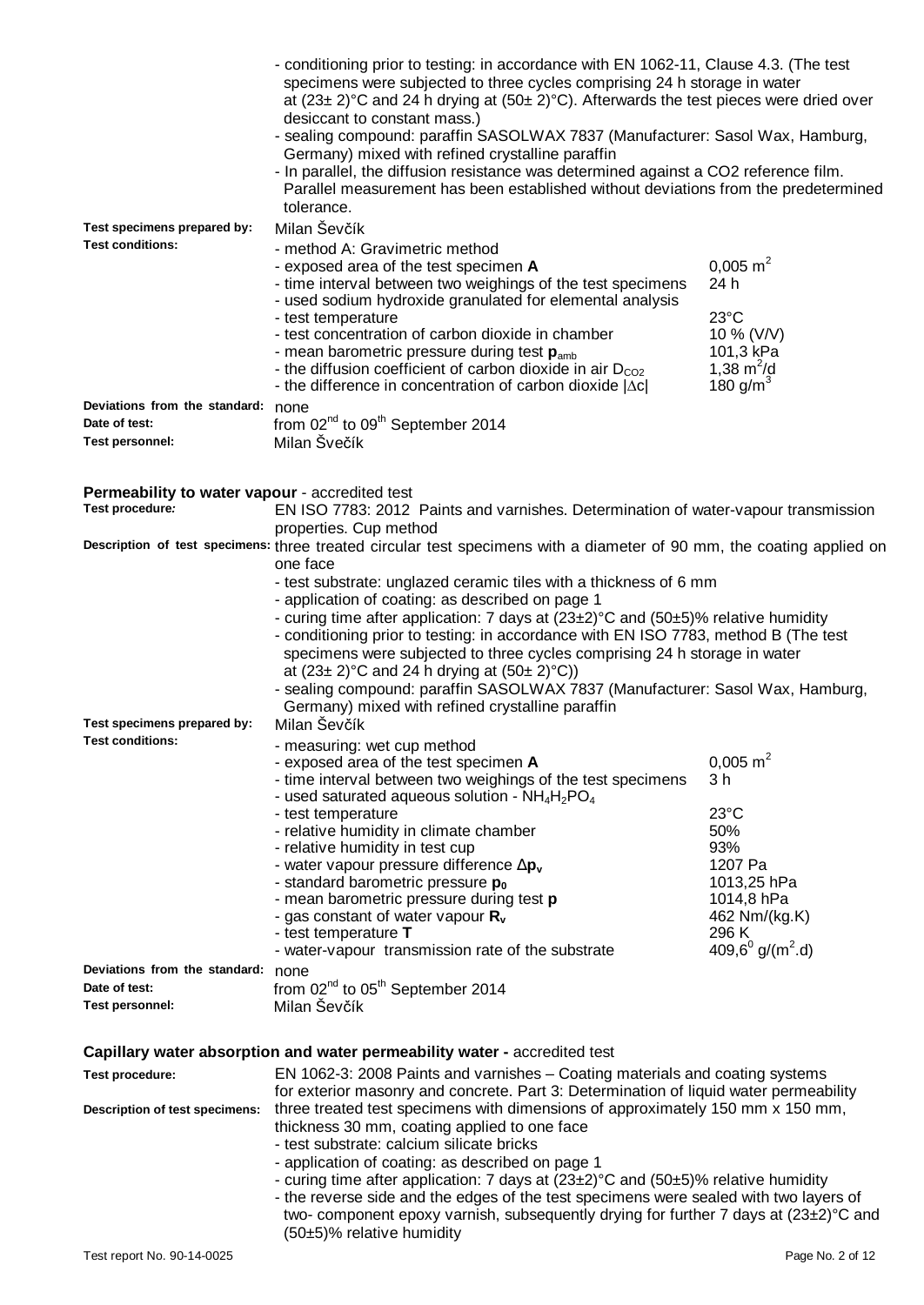|                               | - conditioning prior to testing: in accordance with EN 1062-3, Clause 6.4.2 (The test |
|-------------------------------|---------------------------------------------------------------------------------------|
|                               | specimens were subjected to three cycles comprising 24 h storage in water             |
|                               | at $(23\pm 2)$ °C and 24 h drying at $(50\pm 2)$ °C))                                 |
| Test specimens prepared by:   | Milan Sevčík                                                                          |
| <b>Test conditions:</b>       | laboratory environment                                                                |
| Deviations from the standard: | none                                                                                  |
| Date of test:                 | from $02^{nd}$ to $03^{rd}$ September 2014                                            |
| Test personnel:               | Milan Ševčík                                                                          |

|                                                      | Thermal change compatibility - Freeze-thaw cycling without de-icing salt impact - accredited test                                                                                                                                                                                                                                                                                                                                                                                                                                                                                                                                                                                                                                                                                                                                                                                                                              |
|------------------------------------------------------|--------------------------------------------------------------------------------------------------------------------------------------------------------------------------------------------------------------------------------------------------------------------------------------------------------------------------------------------------------------------------------------------------------------------------------------------------------------------------------------------------------------------------------------------------------------------------------------------------------------------------------------------------------------------------------------------------------------------------------------------------------------------------------------------------------------------------------------------------------------------------------------------------------------------------------|
| Test procedure:                                      | EN 13687-3: 2002 Products and systems for the protection and repair of concrete<br>structures. Test methods. Determination of thermal compatibility. Part 3. Thermal<br>cycling without de-icing salt impact                                                                                                                                                                                                                                                                                                                                                                                                                                                                                                                                                                                                                                                                                                                   |
| Description of test specimens:                       | two treated concrete slabs with dimensions of 300 mm x 300 mm, thickness 100 mm,<br>the coating applied on one face<br>- test substrate: concrete Type MC (0,40)<br>- application of coating: as described on page 1<br>- curing time after application: 7 days at $(23\pm2)$ °C and $(50\pm5)$ % relative humidity<br>- all surfaces of the specimens except the 300 mm x 300 mm test face were sealed<br>with thermosetting resin, subsequently drying for further 7 days at $(23\pm2)$ °C and<br>(50±5)% relative humidity                                                                                                                                                                                                                                                                                                                                                                                                  |
| Test specimens prepared by:                          | Milan Sevčík                                                                                                                                                                                                                                                                                                                                                                                                                                                                                                                                                                                                                                                                                                                                                                                                                                                                                                                   |
| <b>Test conditions:</b>                              | The test samples were subjected to 20 cycles of the freeze-thaw cycling according to<br>EN 13687-3, Clause 7.2.<br>One cycle took 24 h and comprised the following stages:<br>- 2 h water storage at $(21\pm2)$ °C<br>- 3 h cooling with air at (-15±2) °C<br>- 4 h storage at $(-15\pm2)$ °C:<br>- 15 min heating with water at $(21\pm2)$ °C<br>- 1h 15 min water storage at $(21\pm2)$ °C<br>- 1 h 30 min heating air at $(60\pm2)$ °C<br>- 10 h air storage at $(60\pm2)$ °C<br>- 15 min cooling with water at (21±2)°C<br>- 1 h 45 min water storage at $(21\pm2)$ °C<br>After 10 cycles and after the end of the exposure were evaluated:<br>- degree of blistering, method according to EN ISO 4628-2;<br>- degree of cracking, method according to EN ISO 4628-4;<br>- degree of flaking, method according to EN ISO 4628-5.<br>7 days after the end of the exposure was evaluated adhesion strength by pull-off test. |
| Deviations from the standard:<br>Date of test:       | none<br>- exposure: from 14 <sup>th</sup> August to 02 <sup>nd</sup> September 2014<br>- pull-off test: 09 <sup>th</sup> September 2014                                                                                                                                                                                                                                                                                                                                                                                                                                                                                                                                                                                                                                                                                                                                                                                        |
| Test personnel:                                      | Milan Ševčík                                                                                                                                                                                                                                                                                                                                                                                                                                                                                                                                                                                                                                                                                                                                                                                                                                                                                                                   |
| Adhesion strength by pull-off test - accredited test |                                                                                                                                                                                                                                                                                                                                                                                                                                                                                                                                                                                                                                                                                                                                                                                                                                                                                                                                |
| Test procedure:                                      | EN 1542: 1999 Products and systems for the protection and repair of concrete                                                                                                                                                                                                                                                                                                                                                                                                                                                                                                                                                                                                                                                                                                                                                                                                                                                   |
| Description of test specimens:                       | structures. Test methods. Measurement of bond strength by pull-of<br>one treated concrete slab with dimensions of 300 mm x 300 mm, thickness 100 mm,<br>the coating applied on one face<br>- test substrate: concrete Type C (0,70)<br>- application of coating: as described on page 1<br>- curing time after application: 28 days at (23±2)°C and (50±5)% relative humidity                                                                                                                                                                                                                                                                                                                                                                                                                                                                                                                                                  |
| Test specimens prepared by:                          | Milan Ševčík                                                                                                                                                                                                                                                                                                                                                                                                                                                                                                                                                                                                                                                                                                                                                                                                                                                                                                                   |
| <b>Test conditions:</b>                              | laboratory environment                                                                                                                                                                                                                                                                                                                                                                                                                                                                                                                                                                                                                                                                                                                                                                                                                                                                                                         |
| Deviations from the standard:<br>Date of test:       | none<br>18 <sup>th</sup> August 2014                                                                                                                                                                                                                                                                                                                                                                                                                                                                                                                                                                                                                                                                                                                                                                                                                                                                                           |
| Test personnel:                                      | Milan Ševčík                                                                                                                                                                                                                                                                                                                                                                                                                                                                                                                                                                                                                                                                                                                                                                                                                                                                                                                   |
|                                                      |                                                                                                                                                                                                                                                                                                                                                                                                                                                                                                                                                                                                                                                                                                                                                                                                                                                                                                                                |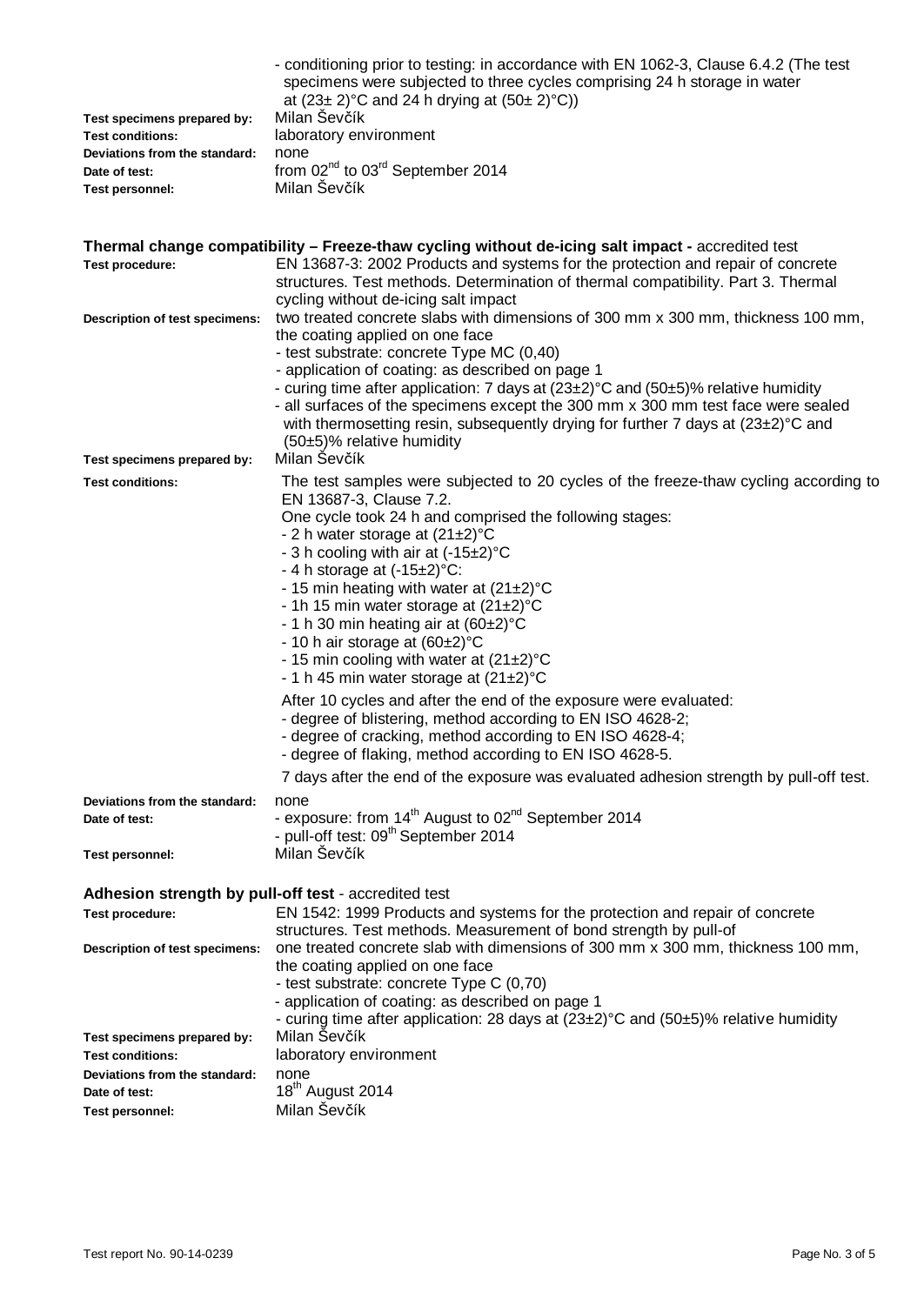# **Applied instrumentation:**

| Name                                                                 | Range           |             | <b>Division</b>                                                                               |
|----------------------------------------------------------------------|-----------------|-------------|-----------------------------------------------------------------------------------------------|
| M900007 Calliper                                                     | $(0 - 250,00)$  | mm          | 0,01                                                                                          |
| M900008 Pull-off tester ERICHSEN 417                                 | 0 až 47,00      | MPa         | 0,5                                                                                           |
| M900009 Balance Kern PRJ 6200-2NM                                    | 0 až 6200       |             | 0,01                                                                                          |
| M900011 Stopwatch                                                    | $(0 - 1800)$    | S           | 0,1                                                                                           |
| M900018 Analytical balance Sartorius BP 300 S                        | $(0 - 303,00)$  | g           | 0,0001                                                                                        |
| M900031 Digital calliper                                             | $(0 - 150,00)$  | mm          | 0,01                                                                                          |
| M900037 Coating thickness gauge PIG                                  | 0 až 2          | mm          | 0.02                                                                                          |
| M900044 Automatic recorder of temperature and humidity               |                 | $^{\circ}C$ | 0,1                                                                                           |
|                                                                      | $(15 - 95)$     | %           | 1,0                                                                                           |
| Climatized chamber Vötsch VC 4034                                    |                 |             | 0,1                                                                                           |
| Z900002 Laboratory ventilated oven STERIMAT 354.3                    |                 |             |                                                                                               |
| Z900015 Aluminium cups with free test area of $0,005$ m <sup>2</sup> |                 |             |                                                                                               |
| Barometer                                                            |                 |             | 1                                                                                             |
| Desiccator                                                           |                 |             |                                                                                               |
| Test chamber $CO2$                                                   | $+20$ až $+250$ | °C          |                                                                                               |
| Z600037 Programmable climatic cabinet                                |                 |             |                                                                                               |
| Z900045 Moulds for preparing concrete plates                         |                 |             |                                                                                               |
| Z900047 Concrete mixer 125 I                                         |                 |             |                                                                                               |
|                                                                      |                 |             | <u>Unit</u><br>g<br>$((-25) - 45)$<br>$-40$ až +180 °C<br>+20 až +250 $°C$<br>960 až 1040 hPa |

Z900050 Scarecrows electric table for compacting concrete

# **TEST RESULTS**

## **1) Carbon dioxide permeability -**

| Test specimen<br>No.   | Mean value<br>of the test<br>specimen<br>thickness | <b>IMass difference of Carbon dioxide</b><br>two weighings at<br>constant change of<br>mass | permeability     | Diffusion-<br>equivalent air<br>layer thickness | <b>Diffusion</b><br>resistance<br>number |
|------------------------|----------------------------------------------------|---------------------------------------------------------------------------------------------|------------------|-------------------------------------------------|------------------------------------------|
|                        | (m)                                                | $d_m$<br>( g )                                                                              | $g/(m^2 \, d)$ ) | $S_d$<br>m)                                     | $\mathbf{m}$<br>$\blacksquare$           |
|                        | 0.001825                                           | 0.0219                                                                                      | 4,32             | 57,26                                           | 31374                                    |
| າ                      | 0,001950                                           | 0,0226                                                                                      | 4,46             | 55,48                                           | 28452                                    |
|                        | 0,001975                                           | 0.0235                                                                                      | 4,64             | 53,35                                           | 27014                                    |
| Average                | 0,001917                                           | 0,0227                                                                                      | 4,48             | 55,36                                           | 28946                                    |
| Extended uncertainty U |                                                    |                                                                                             | 0,48             | 5,98                                            | 3868                                     |

## **2) Permeability to water vapour**

|                        | Mean value  | Mass difference of | Rate of flow of        | Water-vapour      | Water-vapour    | Water-vapour             |
|------------------------|-------------|--------------------|------------------------|-------------------|-----------------|--------------------------|
|                        | of the test | two weighings at   | water vapour           | transmission rate | diffusion-      | resistance factor        |
| Test specimen          | specimen    | constant change of |                        |                   | equivalent air  |                          |
| No.                    | thickness   | mass               |                        |                   | layer thickness |                          |
|                        | a           |                    | $G_{CS}$               |                   | $S_d$           | $\mathbf{m}$             |
|                        | m)          | g)                 | $g/h$ )                | $(g/(m^2.d))$     | m)              | $\overline{\phantom{a}}$ |
|                        | 0,002050    | 0.0247             | $8,2333.10^{3}$        | 43,8119           | 0.464           | 226                      |
|                        | 0.001775    | 0.0252             | $8,4000.10^{3}$        | 44,7958           | 0.454           | 256                      |
|                        | 0,001850    | 0.0247             | $8,2333.10^{3}$        | 43,8119           | 0,464           | 251                      |
| Average                | 0,001892    | 0,02487            | 8,2889.10 <sup>3</sup> | 44,1399           | 0.461           | 244                      |
| Extended uncertainty U |             |                    |                        |                   | 0.047           | 30,43                    |

## **3) Capillary water absorption and water permeability water**

| Test<br>specimen<br>No. | Thickness of<br>coating | Width of the<br>test area | Length of the<br>test area | Initial weight | Weight after<br>immersion test | Weight<br>increase | Liquid water<br>permeability                 |
|-------------------------|-------------------------|---------------------------|----------------------------|----------------|--------------------------------|--------------------|----------------------------------------------|
|                         | (mm)                    | (mm)                      | (mm)                       | (g)            | (g)                            | (g)                | w<br>kg/(m <sup>2</sup> .h <sup>0,5</sup> )) |
|                         | 2,3                     | 140                       | 143                        | 1347,38        | 1354,61                        | 7,23               | 0.074                                        |
| っ                       | 1.9                     | 139                       | 143                        | 1247,55        | 1253,84                        | 6,29               | 0.063                                        |
|                         | 2,0                     | 138                       | 145                        | 1226.73        | 1231,89                        | 5,16               | 0.053                                        |
| Average                 | 2,1                     | 139                       | 144                        | 1273,89        | 1280,11                        | 6,23               | 0,063                                        |
| Extended uncertainty U  |                         |                           |                            |                |                                |                    | 0,013                                        |